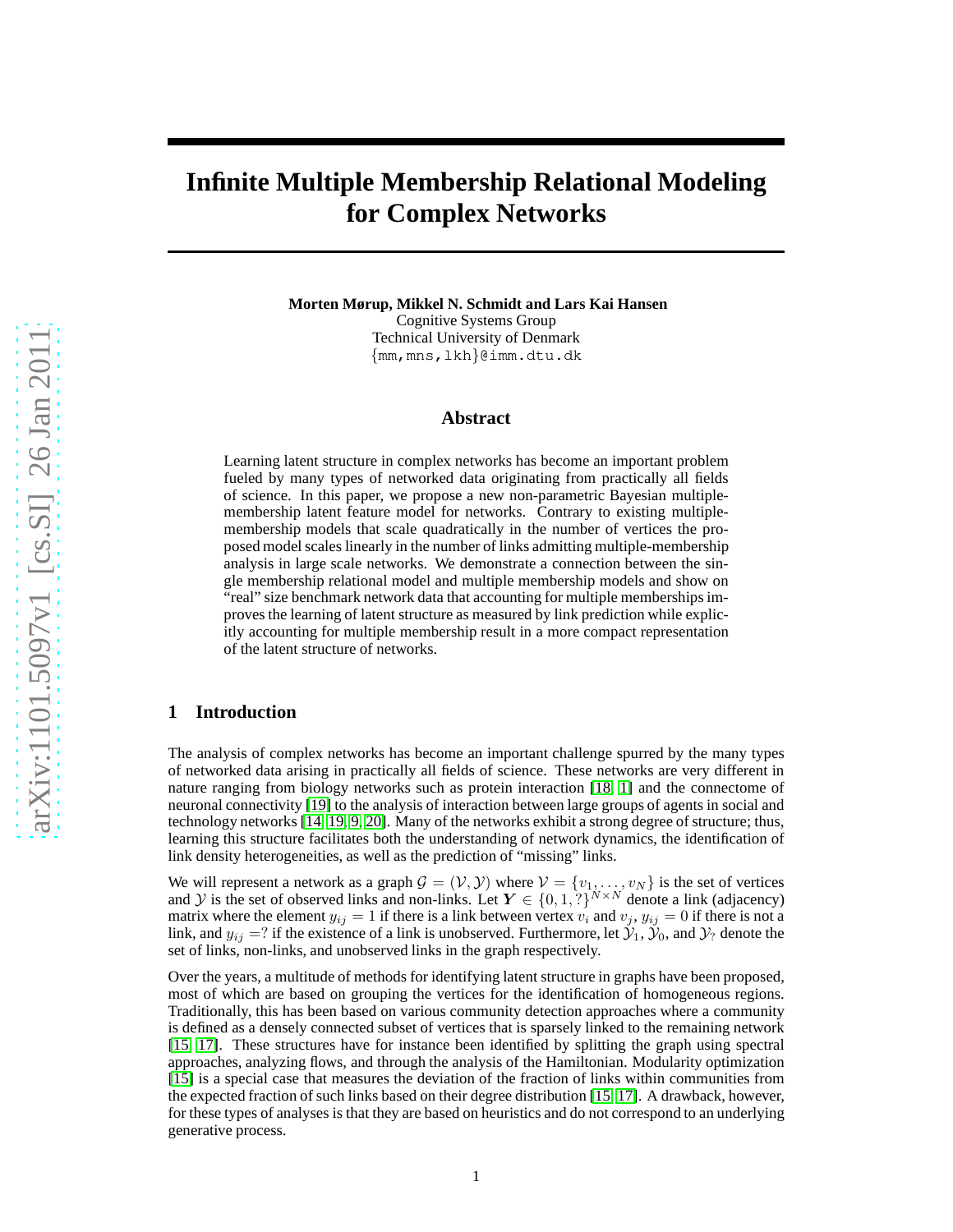

<span id="page-1-0"></span>Figure 1: Left: Example of a simple graph where each of the vertices have multiple memberships indicated by colors. Right: The corresponding assignment matrix.

**Probabilistic generative models:** Recently, generative models for complex networks have been proposed where links are drawn according to conditionally independent Bernoulli densities, such that the probability of observing a link  $y_{ij}$  is given by  $\pi_{ij}$ ,

<span id="page-1-1"></span>
$$
p(\mathbf{Y}|\mathbf{\Pi}) = \prod_{(i,j)\in\mathcal{Y}} \pi_{ij}^{y_{ij}} (1 - \pi_{ij})^{1 - y_{ij}}.
$$
 (1)

In the classical Erdős-Rényi random graph model, each link is included independently with equal probability  $\pi_{ij} = \pi_0$ ; however, more expressive models are needed in order to model complex latent structure of graphs. In the following, we focus on two related methods: latent class and latent feature models.

**Latent class models:** In latent class models, such as the stochastic block model [\[16\]](#page-7-8), also denoted the relational model (RM), each vertex  $v_i$  belongs to a class  $c_i$ , and the probability,  $\pi_{ij}$ , of a link between  $v_i$  and  $v_j$  is determined by the class assignments  $c_i$  and  $c_j$  as  $\pi_{ij} = \rho_{c_i c_j}$ . Here,  $\rho_{k\ell} \in [0,1]$ denotes the probability of generating a link between a vertex in class  $k$  and a vertex in class  $\ell$ . Inference in latent class models involves determining the class assignments as well as the class link probabilities. Based on this, communities can be found as (groups of) classes with high internal and low external link probability.

In the model proposed by [\[7\]](#page-7-9) (HW) the class link probability,  $\rho_{k\ell}$ , is specified by a within-class probability  $\eta_c$  and a between-class probability  $\eta_n$ , i.e  $\rho_{k\ell} = \eta_n(1 - \delta_{k\ell}) + \eta_c\delta_{k\ell}$ .. Another intuitive representation, which we refer to as DB, is to have a shared between-class probability but allow for individual within-class probabilities, i.e  $\rho_{k\ell} = \eta_n(1 - \delta_{k\ell}) + \eta_k \delta_{k\ell}$ . Both of these representations are consistent with the notion of communities with high internal and low external link density, and restricting the number of interaction parameters can facilitate model interpretation compared to the general RM.

Based on the Dirichlet process, [\[9,](#page-7-4) [20\]](#page-7-5) propose a non-parametric generalization of the stochastic block model with a potentially infinite number of classes denoted the infinite relational model (IRM) and infinite hidden relational model respectively. The latter generalizing the stochastic block model to simultaneously model potential vertex attributes. Inference in IRM jointly determines the number of latent classes as well as class assignments and class link probabilities. This approach readily generalizes to the HW and DB parameterizations of  $\rho$ .

**Latent feature models:** In latent feature models, the assumption that each vertex belongs to a single class is relaxed. Instead it is assumed that each vertex  $v_i$  has an associated feature  $z_i$ , and that probabilities of links are determined based on interactions between features. This generalizes the latent class models, which are the special case where the features are binary vectors with exactly one non-zero element.

Many latent feature models support the notion of discrete classes, but allow for mixed or multiple memberships (see Figure [1](#page-1-0) for an illustration of a network with multiple class memberships). In the mixed membership stochastic block model (MMSB) [\[1\]](#page-7-1) the vertices are allowed to have fractional class memberships. In binary matrix factorization [\[11\]](#page-7-10) multiple memberships are explicitly modeled such that each vertex can be assigned to multiple clusters by an infinite latent feature model based on the Indian buffet process (IBP) [\[6\]](#page-7-11). [\[12\]](#page-7-12) study this approach, for the specific case of a Bernoulli likelihood, Eq. [\(1\)](#page-1-1), and extend the method to include additional side information as covariates in modeling the link probabilities. In their model, the probability of a link  $\pi_{ij}$  is specified by  $\pi_{ij}$  =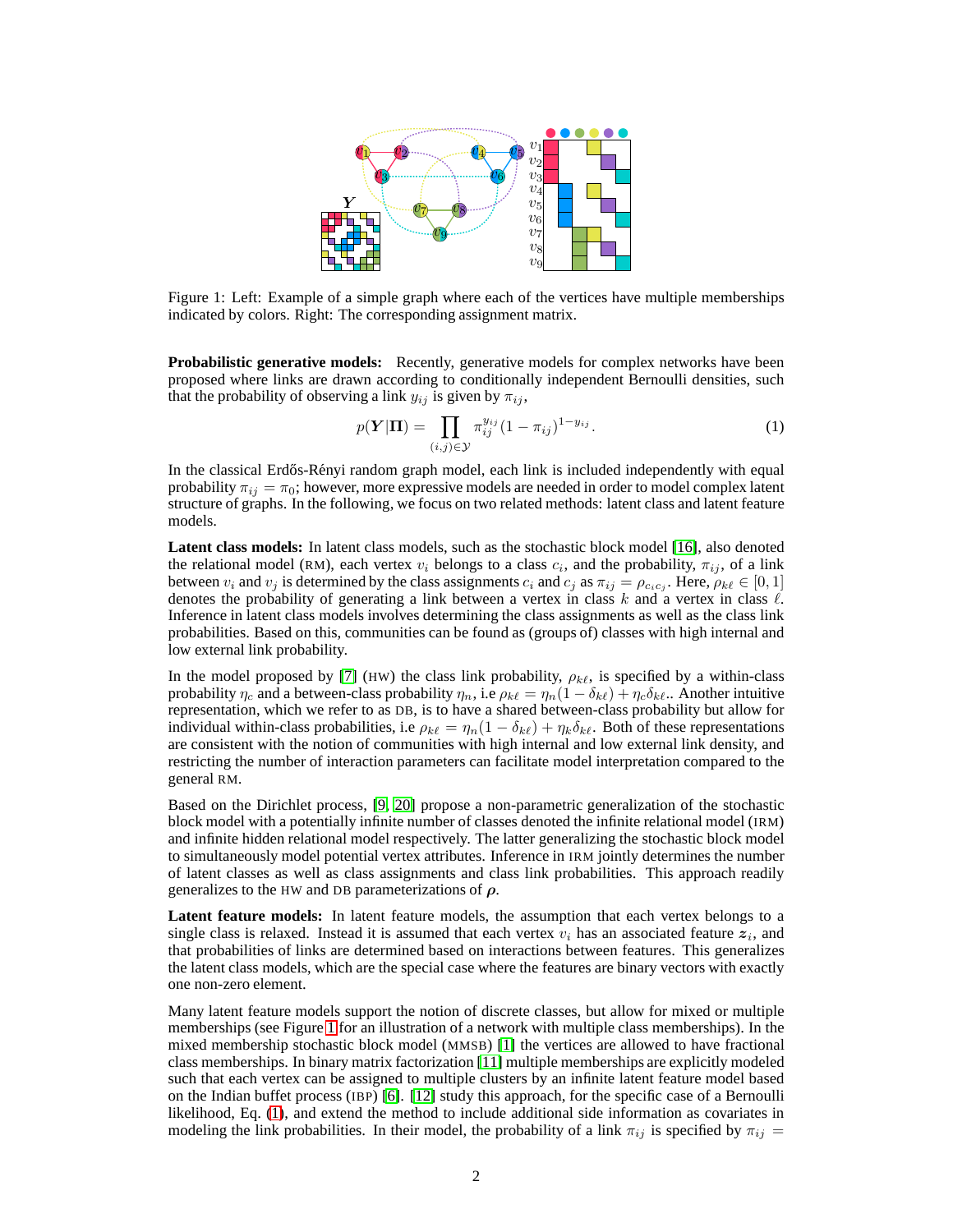$f_{\sigma}$  ( $\sum_{k\ell} z_{ik}z_{j\ell}w_{k\ell} + s_{ij}$ ), where  $f_{\sigma}(\cdot)$  is a function with range [0, 1] such as a sigmoid, and  $w_{k\ell}$ are weights that affects the probability of generating a link between vertices in cluster k and  $\ell$ . The term  $s_{ij}$  accounts for bias as well as additional side-information. For example, if covariates  $\phi_i$  are available for each vertex  $v_i$ , [\[12\]](#page-7-12) suggest including the term  $s_{ij} = \beta d(\phi_i, \phi_j) + \beta_i^{\top} \phi_i + \beta_j^{\top} \phi_j$ , where  $\beta$ ,  $\beta_i$ , and  $\beta_j$  are regression parameters, and  $d(\cdot, \cdot)$  is some possibly nonlinear function.

In general, the computational cost of the single membership clustering methods mentioned above scales linearly in the number of links in the graph. Unfortunately, existing multiple membership models [\[1,](#page-7-1) [11,](#page-7-10) [12\]](#page-7-12) scale quadratically in the number of vertices, because they require explicit computations for all links and non-links. This renders existing multiple membership modeling approaches infeasible for large networks. Furthermore, determining the multiple membership assignments is a combinatorial challenge as the number of potential states grow as  $2^{KN}$  rather than  $K^N$  in single membership models. In particular, standard Gibbs sampling approaches tend to get stuck in local suboptimal configurations where single assignment changes are not adequate for the identification of probable alternative configurations [\[11\]](#page-7-10). Consequently, there is both a need for computationally efficient models that scale linearly in the number of links as well as reliable inference schemes for modeling multiple memberships.

In this paper, we propose a new non-parametric Bayesian latent feature graph model, denoted the infinite multiple relational model (IMRM), that addresses the challenges mentioned above. Specifically, the contributions in this paper are the following: i) We propose the IMRM in which inference scales linearly in the number of links. ii) We propose a non-conjugate split-merge sampling procedure for parameter inference. iii) We demonstrate how the single membership IRM model implicitly accounts for multiple memberships. iv) We compare existing non-parametric single membership models with our proposed multiple membership counterparts in learning latent structure of a variety of benchmark "real" size networks and demonstrate that explicitly modeling multiple-membership results in more compact representations of latent structure.

## **2 Infinite multiple-membership relational model**

Given a graph, assume that each vertex  $v_i$  has an associated K-dimensional binary latent feature vector,  $z_i$ , with  $K_i = |z_i|_1$  assignments. Consider vertex  $v_i$  and  $v_j$ : For all  $K_iK_j$  combinations of classes there is an associated probability,  $\rho_{k\ell}$ , of generating a link. We assume that each of these combinations of classes act independently to generate a link between  $v_i$  and  $v_j$ , such that the total probability,  $\pi_{ij}$ , of generating a link between  $v_i$  and  $v_j$  is given by

<span id="page-2-0"></span>
$$
\pi_{ij} = 1 - (1 - \sigma_{ij}) \prod_{k\ell} (1 - \rho_{k\ell})^{z_{ik}z_{j\ell}}, \tag{2}
$$

where  $\sigma_{ij}$  is an optional term that can be used to account for noise or to include further sideinformation as discussed previously. Under this model, the features act as independent causes of links, and thus if a vertex gets an additional feature it will result in an increased probability of linking to other vertices. In contrast to the model proposed by [\[12\]](#page-7-12), where negative weights leads to features that inhibit links, our model is more restricted. Although this might result in less power to explain data, we expect that it will be easier to interpret the features in our model because links are directly generated by individual features and not through complex interactions between features. This is analogous to non-negative matrix factorization that is known to form parts-based represen-tation because it does not allow component cancellations [\[10\]](#page-7-13). If the latent features  $z_i$  have only a single active element and  $\sigma_{ij} = 0$ , Eq. [\(2\)](#page-2-0) reduces to  $\pi_{ij} = \rho_{c_i c_j}$ , i.e., the proposed model directly generalizes the IRM model; hence, we denote our model the infinite multiple-membership relational model (IMRM).

The link probability model in Eq. [\(2\)](#page-2-0) has a very attractive computational property. In many real data sets, the number of non-links far exceeds the number of links present in the network. To analyze large scale networks where this holds it is a great advantage to devise algorithms that scale computationally only with the number of links present. As we show in the following, our model has that property. Assuming  $\sigma_{ij} = 0$  for simplicity of presentation, we may write Eq. [\(2\)](#page-2-0) more compactly as  $\pi_{ij} = 1 - e^{\mathbf{z}_i^{\top} \mathbf{P} \mathbf{z}_j},$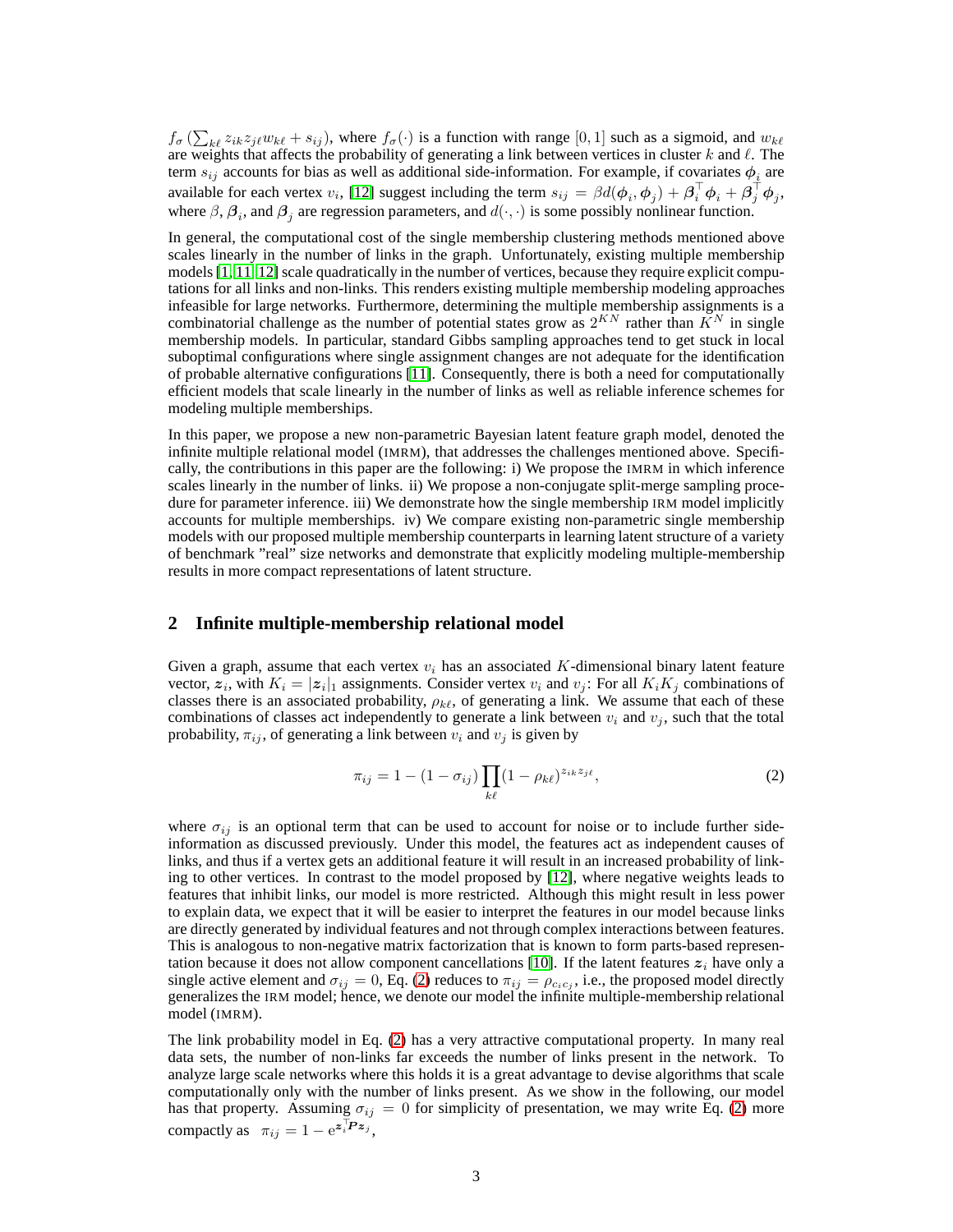where the elements of the matrix P are  $p_{k\ell} = \log(1 - \rho_{k\ell})$ . Inserting this in Eq. [\(1\)](#page-1-1) we have

<span id="page-3-0"></span>
$$
p(\mathbf{Y}|\mathbf{Z},\mathbf{P}) = \prod_{(i,j)\in\mathcal{Y}} \left(1 - e^{\mathbf{z}_i^{\top}\mathbf{P}\mathbf{z}_j}\right)^{y_{ij}} \left(e^{\mathbf{z}_i^{\top}\mathbf{P}\mathbf{z}_j}\right)^{1-y_{ij}} = \prod_{(i,j)\in\mathcal{Y}_1} \left(1 - e^{\mathbf{z}_i^{\top}\mathbf{P}\mathbf{z}_j}\right) \exp\left[\sum_{(i,j)\in\mathcal{Y}_0} \mathbf{z}_i^{\top}\mathbf{P}\mathbf{z}_j\right].
$$
 (3)

The exponent of the second term, which entails a sum over the possibly large set of non-links in the network, can be efficiently computed as

<span id="page-3-1"></span>
$$
\sum_{k\ell} p_{k\ell} \Big( \sum_{i=1}^N z_{ik} \sum_{j=1}^N z_{j\ell} - \sum_{(i,j)\in\mathcal{Y}_1\cup\mathcal{Y}_?} z_{ik} z_{j\ell} \Big), \tag{4}
$$

requiring only summation over links and "missing" links. Assuming that the graph is not dominated by "missing" links, the computation of Eq. [\(3\)](#page-3-0) scales linearly in the number of graph links,  $|\mathcal{Y}_1|$ . We presently consider latent binary features  $z_i$ , but we note that the model scales linearly for any parameterizations of the latent feature vector  $z_i$ , as long as  $\pi_{ij} = 1 - e^{z_i^T P z_j} \in [0, 1]$  which holds in general if  $z_i$  is non-negative.

As in existing multiple membership models [\[11,](#page-7-10) [12\]](#page-7-12) we will assume an unbounded number of latent features. We learn the effective number of features through the Indian buffet process (IBP) representation [\[6\]](#page-7-11), which defines a distribution over unbounded binary matrices,

$$
\mathbf{Z} \sim \text{IBP}(\alpha) \propto \frac{\alpha^K}{\prod_{\mathbf{h} \in [0,1]^N} K} \prod_{k=1}^K \frac{(N - m_k)!(m_k - 1)!}{N!}
$$
(5)

where  $m_k$  is the number of vertices belonging to class k and  $K_h$  is the number of columns of Z equal to  $h$ .

As a prior over the class link probabilities we choose independent Beta distributions,

<span id="page-3-2"></span>
$$
\rho_{k\ell}|a_{k\ell},b_{k\ell}\sim \text{Beta}(a_{k\ell},b_{k\ell})\propto \rho_{k\ell}^{a_{k\ell}-1}(1-\rho_{k\ell})^{b_{k\ell}-1}.
$$
\n(6)

This is a conjugate prior for the single membership models where the parameters  $a_{k\ell}$  and  $b_{k\ell}$  correspond to pseudo counts of links and non-links respectively between classes  $k$  and  $\ell$ .

#### **2.1 Inference**

In the following we present a method for inferring the parameters of the model: the infinite binary feature matrix Z and the link probabilities  $\rho_{k\ell}$ . In the latent class model when only a single feature is active for each vertex, the likelihood in Eq. [\(3\)](#page-3-0) is conjugate to the Beta prior for  $\rho_{k\ell}$ . In that case, P can be integrated away and a collapsed Gibbs sampling procedure for Z can be used [\[9\]](#page-7-4). This is not possible in the IMRM; instead, we propose to sample  $P \sim p(P|Z, Y)$  using Hamiltonian Markov chain Monte Carlo (HMC), and  $Z \sim p(Z|P, Y)$  using Gibbs sampling combined with split-merge moves.

**HMC for class link probabilities:** Hamiltonian Markov chain Monte Carlo (HMC) [\[5\]](#page-7-14) is an auxiliary variable sampling procedure that utilizes the gradient of the log posterior to avoid the random walk behavior of other sampling methods such as Metropolis-Hastings. In the following we do not describe the details of the HMC algorithm, but only derive the required expressions for the gradient. To utilize HMC, the sampled variables must be unconstrained, but since  $\rho_{k\ell}$  is a probability we make the following change of variable from  $\rho_{k\ell} \in [0,1]$  to  $r_{k\ell} \in (-\infty,\infty)$ ,  $\rho_{k\ell} = \frac{1}{1+\exp(-r_{k\ell})}$ ,  $r_{k\ell} = -\log(\rho_{k\ell}^{-1} - 1)$ . Using the change of variables theorem, the prior for the class link probabilities expressed in terms of  $r_{k\ell}$  is given by  $p(r_{k\ell}|a_{k\ell},b_{k\ell}) \propto e^{a_{k\ell}r_{k\ell}}(e^{r_{k\ell}}+1)^{-(a_{k\ell}+b_{k\ell})}$ . With this, the relevant terms of the negative log posterior is given by

$$
-\mathcal{L}_{\boldsymbol{P}} = \log p(\boldsymbol{P}|\boldsymbol{Z}, \boldsymbol{Y}) = c + \sum_{(i,j) \in \mathcal{Y}_1} \log \left( 1 - e^{\boldsymbol{z}_i^{\top} \boldsymbol{P} \boldsymbol{z}_j} \right) + \sum_{(i,j) \in \mathcal{Y}_0} \boldsymbol{z}_i^{\top} \boldsymbol{P} \boldsymbol{z}_j + \sum_{k\ell} a_{k\ell} r_{k\ell} + (a_{k\ell} + b_{k\ell}) \log(e^{r_{k\ell}} + 1),
$$
\n(7)

where  $c$  does not depend on  $P$ . From this, the required gradient can be computed,

$$
\frac{\partial \mathcal{L}_{\mathbf{P}}}{\partial r_{k\ell}} = -\sum_{(i,j)\in\mathcal{Y}_1} \frac{e^{\mathbf{z}_i^{\top}\mathbf{P}\mathbf{z}_j}}{1 - e^{\mathbf{z}_i^{\top}\mathbf{P}\mathbf{z}_j}} z_{ik} z_{j\ell} \rho_{k\ell} + \sum_{(i,j)\in\mathcal{Y}_0} z_{ik} z_{j\ell} \rho_{k\ell} + (a_{k\ell} + b_{k\ell}) \rho_{k\ell} - a_{k\ell}.\tag{8}
$$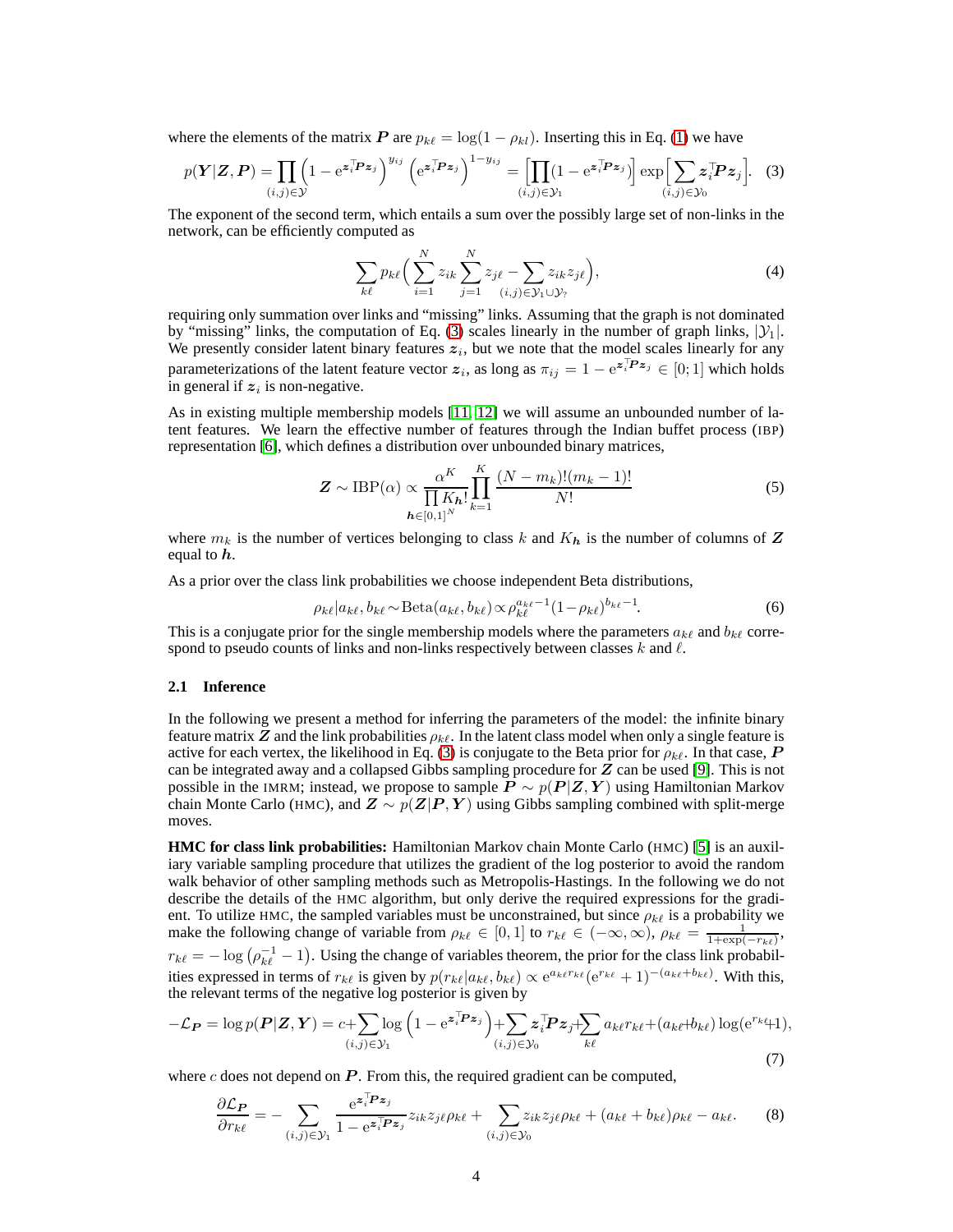Again, the possibly large sum over non-links in the second term can be computed efficiently as in Eq. [\(4\)](#page-3-1).

**Gibbs sampler for binary features:** Following [\[6\]](#page-7-11), a Gibbs sampler for the latent binary features  $\boldsymbol{Z}$  can be derived. Consider sampling the kth feature of vertex  $v_i$ : If one or more other vertices also possess the feature, i.e.,  $m_{-ik} = \sum_{j \neq i} z_{jk} > 0$ , the posterior marginal is given by

$$
p(z_{ik}=1|\mathbf{Z}_{-(ik)}, \mathbf{P}, \mathbf{Y}) \propto p(\mathbf{Y}|\mathbf{Z}, \mathbf{P}) \frac{m_{-ik}}{N}.
$$
\n(9)

When evaluating the likelihood term, only the terms that depend on  $z_{ik}$  need be computed and the Gibbs sampler can be implemented efficiently by reusing computation and by up and down dating variables.

In addition to sampling existing features,  $K_1^{(i)} = \text{Poisson}(\frac{\alpha}{N})$  new features should also be associated with  $v_i$ . [\[6\]](#page-7-11) suggest "... *computing probabilities for a range of values of*  $K_1^{(i)}$  *up to some reasonable upper bound. . . "*; however, following [\[11\]](#page-7-10) we take another approach and sample the new features by Metropolis-Hastings using the prior as proposal density. The values of  $\rho_{kl}$  corresponding to the new features are proposed from the prior in Eq. [\(6\)](#page-3-2).

**Split-merge move for binary features:** A drawback of Gibbs sampling procedures is that only a single variable is updated at a time, which makes the sampler prone to get stuck in suboptimal configurations. As a remedy, bolder Metropolis Hasting moves can be considered in which multiple changes of assignments help exploring alternative high probability configurations. How these alternative configurations are proposed is crucial in order to attain reasonable acceptance rates. A popular approach is to split or merge existing classes as proposed in [\[8\]](#page-7-15) for the Dirichlet process mixture model (DPMM). Split-merge sampling in the IBP has previously been discussed briefly by [\[11\]](#page-7-10) and [\[12\]](#page-7-12).

Inspired by the non-conjugate sequential allocation split-merge sampler for the DPMM [\[4\]](#page-7-16), we propose the following procedure: Draw two non-zero elements of  $Z$ ,  $(k_1, i_1)$  and  $(k_2, i_2)$ . If  $k_1 = k_2$ propose a split — otherwise propose to merge classes  $k_1$  and  $k_2$  into a joint cluster  $k_1$ . Accept the proposal with the Metropolis-Hastings acceptance rate,  $a^* = \min\left(1, \frac{p(Z^*, P^*|Y)q(Z|Z^*)q(P|P^*)}{p(Z, P|Y)q(Z^*|Z)q(P^*|P)}\right)$ . In case of a merge, we remove  $k_2$  and assign all its vertices to  $k_1$ , and we remove the corresponding row and column of  $P$  (this proposal is deterministic and has probability one). For a split, we remove all vertices except  $i_1$  from cluster  $k_1 = k_2 = k$  and create a new cluster  $k^*$  and assign  $i_2$ to it. We then sample a new row and column  $\rho_{k'\ell'}^*$  for the new cluster as described below. Next we sequentially allocate [\[4\]](#page-7-16) the remaining original members of k to either k or  $k^*$  or both in a restricted Gibbs sampling sweep, and refine the allocation through t additional restricted Gibbs scans [\[8\]](#page-7-15).

The proposal density for  $\rho^*_{k'\ell'}$  is based on a random walk,  $\rho^*_{k'\ell'} \sim \text{Beta}(\bar{a}_{k'\ell'}, \bar{b}_{k'\ell'})$ , where

$$
\bar{b}_{k'\ell'} = \max\left(1, \left(1 - \bar{\rho}_{k'\ell'}\right)m_k^2 - 1 + \bar{\rho}_{k'\ell'}\right), \quad \bar{a}_{k'\ell'} = \max\left(1, \frac{\bar{\rho}_{k'\ell'}}{1 - \bar{\rho}_{k'\ell'}}\bar{b}_{k'\ell'}\right),\tag{10}
$$

such that  $\rho_{k' \ell'}^*$  has mean  $\bar{\rho}_{k' \ell'}$  and variance equal to the empirical variance,  $\bar{\rho}_{k' \ell'}(1-\bar{\rho}_{k' \ell'})/m_k^2$ . We

choose the mean of the random walk as  $\bar{\rho}_{k'}e'$  =  $\sqrt{ }$  $\int$  $\overline{\mathcal{L}}$  $\rho_{kk}$   $\ell' = k' = k^*$  $\frac{1}{K-1}\sum_{\ell\neq k}\rho_{k\ell}$   $k'=k^{*},\ell'=k$  $\frac{1}{K-1}\sum_{\ell\neq k}\rho_{\ell k}$   $k'=k, \ell'=k^*$  $\rho_{k\ell}$  otherwise, such that the

new class has a similar within and between class link probabilities as the original class, but such that the class link probability between the original and new cluster is similar to the remaining between class link probabilities. This choice is crucial, since it favors splitting classes into two classes that are no more related than the relation to the remaining classes.

#### **3 Results**

Based on the HW, DB, and RM parametrization of  $\rho$ , we compared our proposed IMRM to the corre-sponding single-membership IRM [\[9\]](#page-7-4). We evaluated the models on a range of synthetically generated as well as real world networks. We assessed model performance in terms of ability to predict held-out links and non-links. As performance measure we used the area under curve (AUC) of the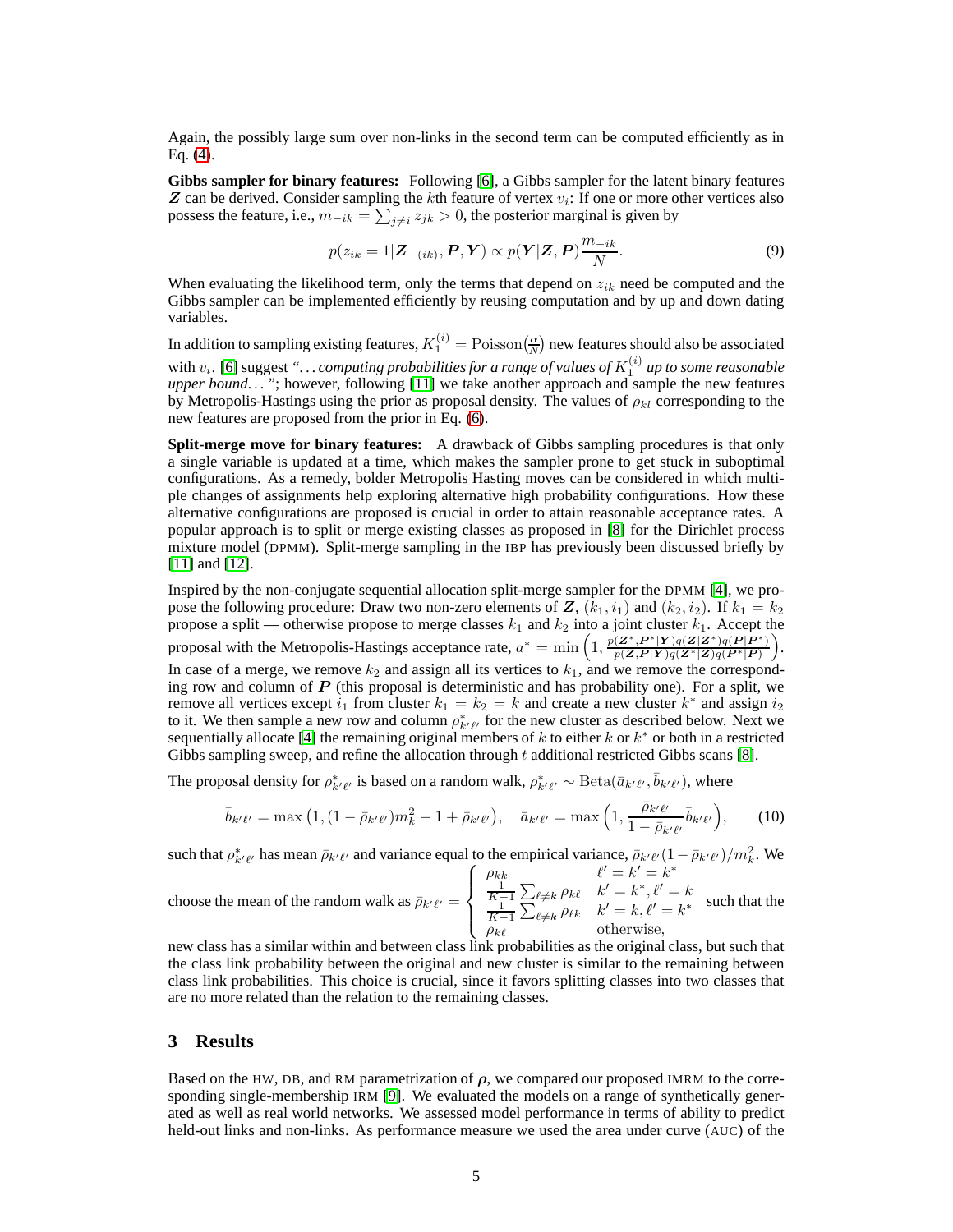

Figure 2: IRM (upper) and IMRM (lower) analysis of single (left) and multiple membership HW network (right). On the single membership data, both models find the correct class assignments. On the multiple membership data, the IMRM finds the correct 10 classes, while IRM extracts 25 classes, which through  $\rho$  accounts for all combinations of classes present in the data.

<span id="page-5-0"></span>

<span id="page-5-1"></span>Figure 3: AUC scores for the analysis of the six synthetically generated data sets.

receiver operating characteristic (ROC). We also computed the predictive log likelihood (not shown here) which gave similar results. For comparison, we included the performance of several standard non-parametric link prediction approaches based on the following scores,

$$
\gamma_{i,j}^{\text{ComN}} = \boldsymbol{y}_i^{\top} \boldsymbol{y}_j, \quad \gamma_{i,j}^{\text{DegPr}} = k_i k_j, \quad \gamma_{i,j}^{\text{Jacc}} = \frac{\boldsymbol{y}_i^{\top} \boldsymbol{y}_j}{k_i + k_j - \boldsymbol{y}_i^{\top} \boldsymbol{y}_j}, \quad \gamma_{i,j}^{\text{ShP}} = \frac{1}{\min_p \{ (\boldsymbol{Y}^p)_{i,j} > 0 \}},
$$

where  $k_i = \sum_j y_{ij}$  is the degree of vertex  $v_i$ .

In all the analyses we removed 2.5% of the links and an equivalent number of non-links for crossvalidation. We analyzed a total of five random data splits and all of the analyses were based on 2500 sampling iterations initialized randomly with  $K = 50$  clusters. Each iteration was based on split-merge sampling using sequential allocation with  $t = 2$  restricted Gibbs scans followed by standard Gibbs sampling. Our implementation of the IRM was based on collapsed Gibbs sampling (i.e. integrating out  $\rho$ ) as proposed in [\[9\]](#page-7-4) but we also included a conjugate single-membership split-merge step corresponding to the proposed non-conjugate split-merge sampler. The priors were chosen as  $\alpha = \log(N)$ ,  $a_{kk} = 5$ ,  $a_{k\ell} = 1 \forall k \neq \ell$  and  $b_{kk} = 1$ ,  $b_{k\ell} = 5 \forall k \neq \ell$  which renders the priors practically non-informative.

**Synthetic networks:** We analyzed a total of six synthetic networks generated according to the HW, DB and RM models based on the vertices having either one or two memberships to the underlying classes. For the single membership models we generated a total of  $K = 5$  groups each containing 100 vertices. For the HW generated network we set  $\rho_c = 1$  and  $\rho_0 = 0$  while for the DB generated network we used a within community densities  $\rho_k$  ranging from 0.2 to 1 while  $\rho_0 = 0$ . The RM generated network had same within community densities as the DB network but included varying degrees of overlap between the communities. The multiple membership models denoted MHW, MDB and MRM were generated from the corresponding single membership models as  $Y \vee RY R^{\top}$  (where ∨ denotes element-wise or and  $\bm{R}$  is a random permutation matrix with diagonal zero), such that each vertex belongs to two classes.

While the IMRM model explicitly accounts for multiple memberships, the IRM model can also implicitly account for multiple memberships through the between class interactions. To illustrate this, we analyzed the generated HW and MHW data by the IRM model as well as the proposed IMRM model (see Figure [2\)](#page-5-0). When there are only single memberships, the IMRM reduces to the IRM model; however, when the network is generated such that the vertices have multiple memberships the IMRM model correctly identifies the  $(2 \cdot 5 = 10)$  underlying classes. The IRM model on the other hand extracts a larger number of classes corresponding to all possible ( $5<sup>2</sup> = 25$ ) combinations of classes present in the data. The estimated  $\rho$  indicates how these 25 classes combine to form the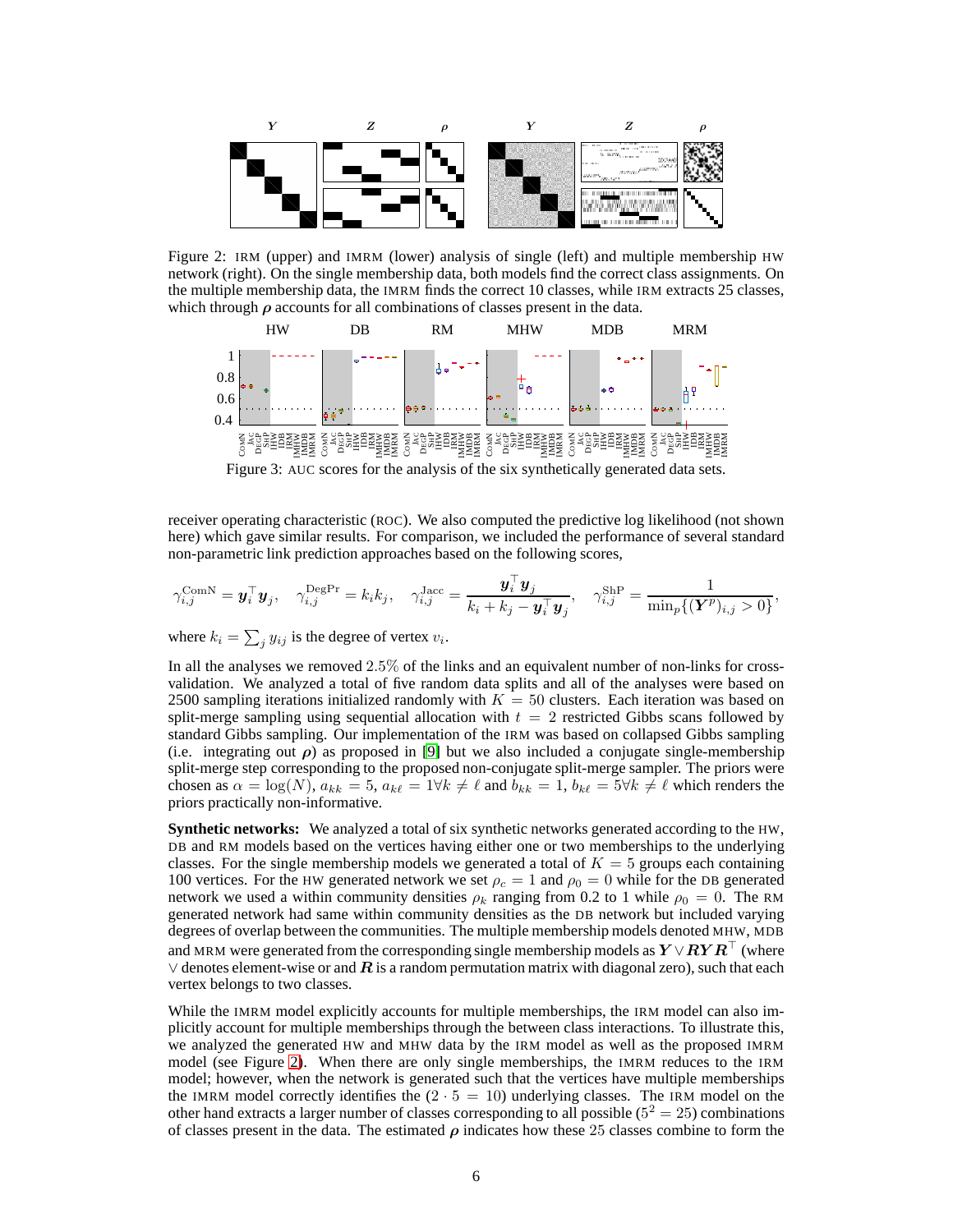

Table 1: Summary of the analyzed real networks: r denotes the networks assortativity, c the clustering coefficient  $[19]$ , L the average shortest path.

<span id="page-6-1"></span><span id="page-6-0"></span>

| <b>NETWORK</b> | Ν      | $\mathcal{Y}_1$ | $\boldsymbol{r}$ | $\epsilon$ |      | Description                              |
|----------------|--------|-----------------|------------------|------------|------|------------------------------------------|
| Yeast          | 2.284  | 6.646           | $-0.10$          | 0.13       | 4.4  | Protein-protein interaction network [18] |
| <b>USPower</b> | 4.941  | 6.594           | 0.00             | 0.08       | 19.9 | Topology of power grid [19]              |
| Erdos          | 5.534  | 8.472           | $-0.04$          | 0.08       | 3.9  | Erdös 02 collaboration network [2]       |
| FreeAssoc      | 10.299 | 61.677          | $-0.07$          | 0.12       | 3.9  | Word relations in free association [13]  |
| Reuters911     | 13.314 | 148.038         | $-0.11$          | 0.37       | 3.1  | Word co-occurence [3]                    |

10 underlying multiple membership groups in the network. As such, the IRM model has the same expressive power as the proposed multiple membership models but interpreting the results can be difficult when multiple membership community structure is split into several classes with complex patterns of interaction.

Figure [3](#page-5-1) shows the link-prediction AUC scores from the analysis of the six generated networks. Results show that all models work well on data generated according to their own model or models which they generalize. We also notice, that the IRM model accounts well for multiple membership structure as discussed and illustrated in Figure [2.](#page-5-0) The HW and DB models on the other hand fail in modeling networks with multiple memberships.

**Real Networks:** We finally analyzed five benchmark complex networks summarized in Table [1.](#page-6-0) The sizes of most of the networks makes it computationally infeasible for us to analyze them using the existing multiple-membership approaches proposed in  $[1, 11, 12]$  $[1, 11, 12]$  $[1, 11, 12]$ . For all the networks, multiple memberships are conceivable: In protein interaction networks such as the Yeast network proteins can be part of multiple functional groups, in social networks such as Erdos scientist collaborate with different groups of people depending on the research topic, and in word relation networks such as Reuters911 and FreeAssoc words can have multiple meanings/contexts. For all these networks explicitly modeling these multiple contexts can potentially improve on the structure identification over the equivalent single membership models.

In Figure [4](#page-6-1) the AUC link prediction score is given for the five networks analyzed. As can be seen from the results, modeling multiple memberships significantly improves on predicting links in the network. In particular when considering the IHW and IDB models and the corresponding proposed multiple membership models, the learning of structure is improved substantially for all networks except USPower. Furthermore, it can be seen that the IRM model that can also implicitly account for multiple memberships in general has a similar performance to the multiple membership models. The poor identification of structure in the USPower network might be due to the fact that the average

<span id="page-6-2"></span>Table 2: **Top table:** The number of extracted components for the IRM and IMRM models. Bold denotes that the number of components are significantly different between the two models (i.e. difference in mean is at least two standard deviations apart). **Bottom table:** cpu-time usage in hours for 2500 IRM and IMRM sampling iterations.

|             | <b>Yeast</b>   | <b>USPower</b> | <b>Erdos</b>   | <b>FreeAssoc</b> | Reuters911     |
|-------------|----------------|----------------|----------------|------------------|----------------|
| <b>IRM</b>  | $24.0 \pm 0.8$ | $8.6 \pm 0.4$  | $10.4 \pm 0.3$ | $58.6 + 0.7$     | $39.8 \pm 2.1$ |
| <b>IMRM</b> | $15.4 \pm 0.9$ | $6.8 \pm 0.5$  | $6.8\pm0.6$    | $15.6 \pm 0.9$   | $44.8 \pm 1.0$ |
|             |                |                |                |                  |                |
|             | <b>Yeast</b>   | <b>USPower</b> | <b>Erdos</b>   | FreeAssoc        | Reuters911     |
| <b>IRM</b>  | $2.3 + 0.1$    | $4.0 + 0.2$    | $14.6 + 5.9$   | $30.1 \pm 0.6$   | $32.5 + 5.4$   |
|             |                |                |                |                  |                |